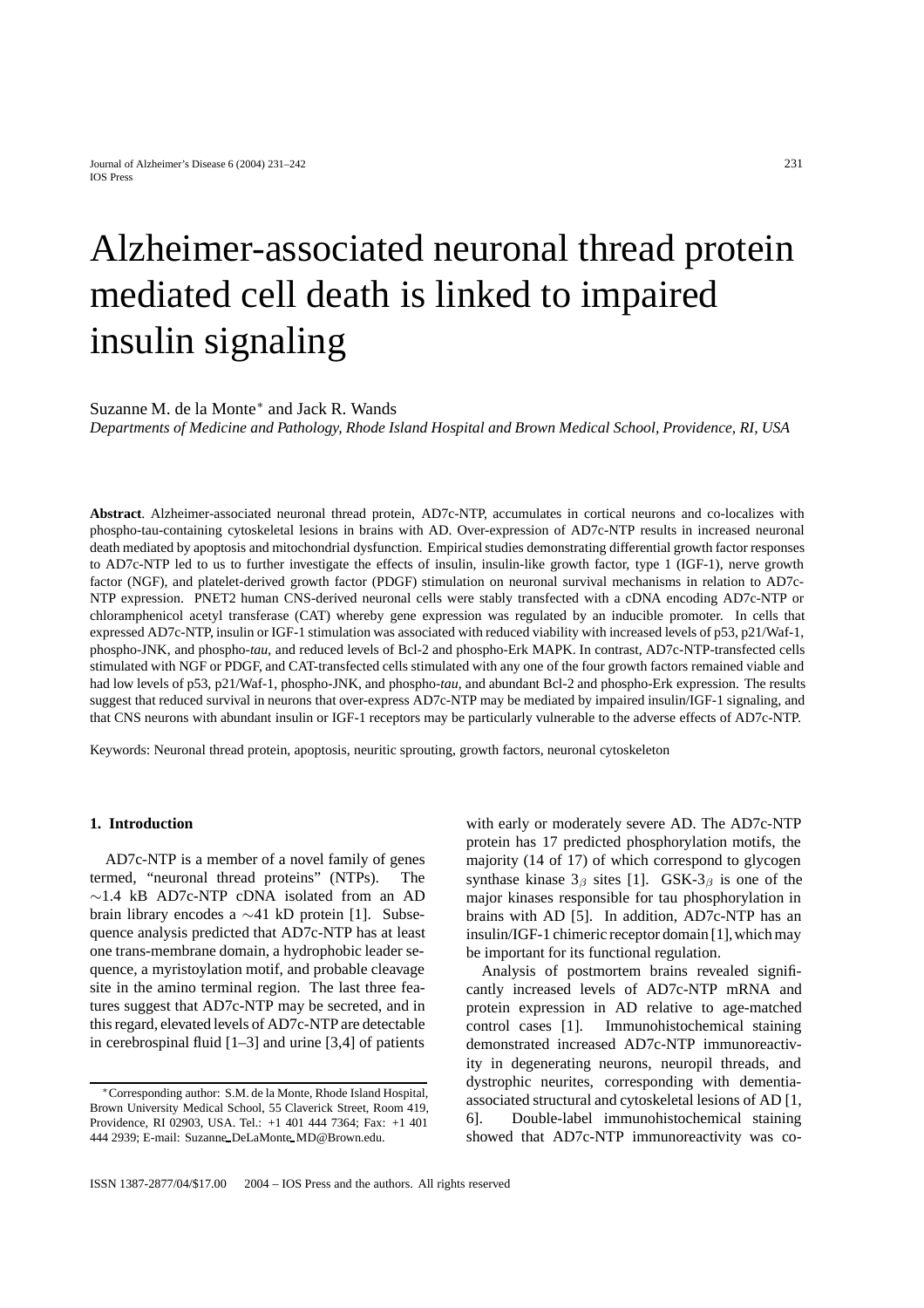localized with phospho-*tau* in degenerating neurons and dystrophic neurites [6]. However, there appeared to be a reciprocal relationship between AD7c-NTP and phospho-tau such that, neurons with normal or only slightly altered cyto-morphologies exhibited intense degrees of AD7c-NTP immunoreactivity and low levels of phospho-*tau*, whereas the presence of well-delineated intra-neuronal phospho-tauimmunoreactive neurofibrillary tangles was associated with low levels of AD7c-NTP [6]. These findings suggest that accumulation of AD7c-NTP in neurons may precede the formation of neurofibrillary tangles.

*In vitro* experiments demonstrated that overexpression of AD7c-NTP in transfected human neuronal cell lines produced a dimorphic phenotype characterized by reduced viability and increased neuritic sprouting [1]. Further investigations showed that AD7c-NTP-induced neuronal death was mediated by apoptosis and mitochondrial dysfunction [7]. However, the mechanisms by which AD7c-NTP promotes neuronal death are not known. In general, apoptosis of neuronal cells is mediated by alterations in intracellular signaling that result in inhibition of survival mechanisms or activation of pro-apoptosis pathways [8–17]. Phosphoinositol-3 kinase (PI3K)-Akt kinase mediated neuronal survival can be stimulated by growth factors or activity dependent signaling, whereas inhibition of growth factor signaling through PI3K-Akt results in neuronal apoptosis [13,18–21] and mitochondrial dysfunction [16,22,23]. Alternatively, neuronal apoptosis can occur with increased activation of stress kinase signaling [11,15,16,24]. In the present study, we demonstrate growth factor-dependent modulation of neuronal responses to AD7c-NTP and show that neuronal death in the context of AD7c-NTP over-expression is associated with impaired insulin stimulated survival signaling due to increased activation of stress kinases.

#### **2. Methods**

# *2.1. Establishment of an inducible expression system to study AD7c-NTP over-expression*

An inducible system using the LacSwitch II mammalian expression vector (Stratagene, La Jolla, CA) was used to regulate AD7c-NTP or chloramphenicol acetyltransferase (CAT) (negative control) gene expression in PNET2 human CNS neuronal cells [25–27], as previously reported [7]. AD7c-NTP expression or CAT activity was tightly regulated by isopropyl-1- $\beta$ -D-

thiogalactopyranoside (IPTG) such that increased gene expression or CAT activity was detected within 8 hours of adding IPTG, persisted for 48–96 hours, and was rapidly inhibited upon withdrawal of IPTG. Previous experiments established that 3 mM IPTG was sufficient for inducing gene expression [7]. The present experiments utilized AD7c-NTP- and CAT-expressing clones. To examine the effects of different growth factors in relation to AD7c-NTP expression, the cells were serum-starved for 16 hours, after which they were treated with 3 mM IPTG plus insulin (50 nM), IGF-1 (25 nM), nerve growth factor (NGF; 5 ng/ml), or platelet-derived growth factor (PDGF; 25 ng/ml) for 24–48 hours. Viability was measured using the crystal violet (CV) assay [28]. CV absorbances were measured with a Spectracount (Packard Instrument Co, Meriden, CT).

CV labels only viable cells, and in previous studies, a linear correlation between CV absorbance and viable cell density was demonstrated [15,28]. The CV assay is simple and reproducible. Other popular assays such as the 3-[4,5-dimethylthiazol-2-yl]-2,5 diphenyltetrazolium bromide (MTT) or ATPLite actually measure mitochondrial function or ATP production, which are generally correlated with viable cell density. However, results generated with such assays could be confounded by impaired mitochondrial function or energy metabolism produced by oxidative stress conditions. The CV assay was specifically chosen to measure cell viability because previous studies demonstrated that over-expression of the AD7c-NTP gene impairs mitochondrial function in neuronal cells [7].

#### *2.2. Immunoblotting methods*

Western blot analysis was used to measure expression of p53, Bcl-2, phospho-tau, tau, c-fos, NTP, and both activated (phosphorylated) and total Erk mitogen activated protein (MAP) kinase, amino-terminal c-junactivated kinase (pJNK), and p38/HOG1. Cells were lysed in radioimmunoprecipitation assay (RIPA) buffer (50 mM Tris-HCl, pH 7.5, 1% NP-40, 0.25% sodium deoxycholate, 150 mM NaCl, 1 mM EDTA, 2 mM EGTA) containing protease and phosphatase inhibitors  $(1 \text{ mM NaF}, 1 \text{ mM Na}_4P_2O_7, 2 \text{ mM Na}_3VO_4, 1 \text{ mM}$ phenylmethylsulfonyl fluoride,  $1 \mu g/ml$  each of aprotinin, pepstatin A, and leupeptin) [29] and the supernatant fractions obtained after centrifuging the samples at  $14,000 \times$  g for 15 minutes at 4 °C to pellet debris were used in the studies. Protein concentrations were measured using the bicinchoninic acid (BCA) assay (Pierce,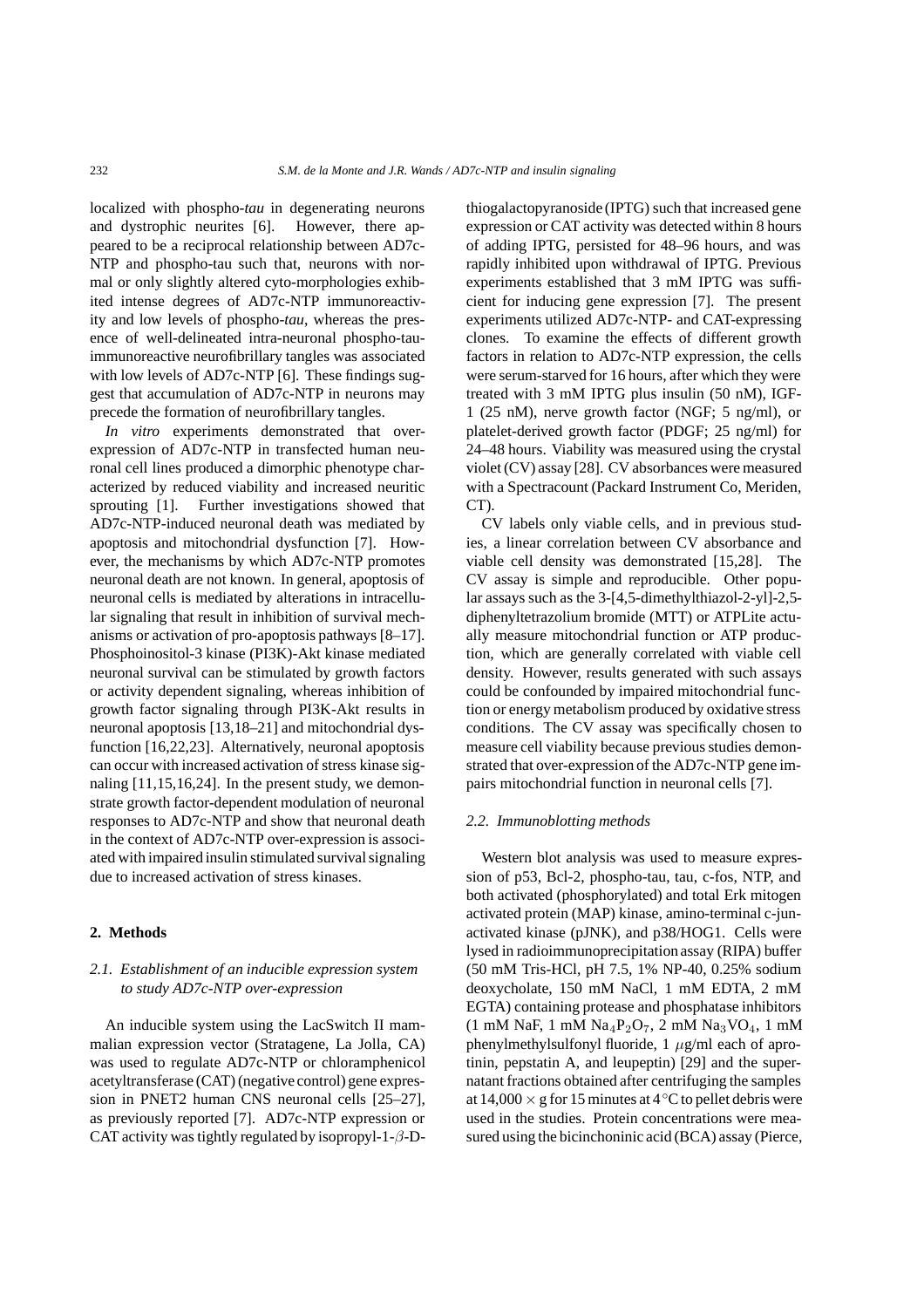Rockford, IL). Samples containing 60  $\mu$ g protein were fractionated by sodium dodecyl sulfate polyacrylamide gel electrophoresis (SDS-PAGE), and transferred to PVDF membranes. Non-specific sites were blocked with SuperBlock (Pierce, Rockford, IL). Blots were incubated over night at  $4°C$  with 0.5–1.0  $\mu$ g/ml antibody diluted in TBS plus 0.05% Tween-20 and 0.5% bovine serum albumin (TBST-BSA). Immunoreactivity was detected with horseradish peroxidase conjugated secondary antibody, SuperSignal enhanced chemiluminescence (ECL) reagents (Pierce,Rockford, IL), and either film autoradiography or the Kodak Digital Science Imaging Station (NEN Life Sciences, Boston, MA).

## *2.3. Measurement of phosphatidylinositol-3 kinase* (*PI3K*) *activity*

Cells were homogenized in Triton lysis buffer (50 mM Tris-HCI, pH 7.5, 10 mM EDTA, 1% Triton) containing protease and phosphatase inhibitors (see above). Antibodies were incubated with 500  $\mu$ g protein aliquots, and immune complexes captured with Protein A sepharose were suspended in 50  $\mu$ l TNE (10 mM Tris-HCl, pH 7.4, 150 mM NaCl, 5 mM EDTA) buffer. Reactions were initiated by sequentially adding 20  $\mu$ g of sonicated phosphatidylinositol (10  $\mu$ l), 10  $\mu$ l of 100 mM MgCl<sub>2</sub>, and 5  $\mu$ l of  $[\gamma^{32}P]$ ATP working solution composed of 0.88 mM  $[\gamma^{32}P]ATP (30<sub>u</sub>Ci [\gamma^{32}P]ATP/3000 Ci/mmol), 20 mM$  $MgCl<sub>2</sub>$ , and 150 mM cold ATP. After 10 minutes incubation at  $30^{\circ}$ C with constant agitation (300 rpm), reactions were stopped by adding HCl to a final concentration 1.2 N. Phospholipids extracted with chloroform/methanol were analyzed by thin layer chromatography using plates pre-coated with 1% potassium oxalate (Merck, White House Station, NJ). PI3K activity was quantified with a phosphorimager.

## *2.4. Microtiter immunocytochemical ELISA* (*MICE*) *assay*

The MICE assay is a rapid and sensitive method for quantifying immunoreactivity in 96-well microcultures [30]. Briefly, the cells were fixed in Histochoice (Amresco, Solon, Ohio), permeabilized with 0.05% saponin in Tris-buffered saline (50 mM Tris, pH 7.5, 0.9% NaCl; TBS), and blocked with SuperBlock-TBS (Pierce, Rockford, IL). Cells were then incubated overnight at  $4°C$  with 0.5–1.0  $\mu$ g/ml primary antibody diluted in TBST-BSA. Immunoreactivity was detected with horseradish peroxidase conjugated secondary antibody (Pierce, Rockford, IL) and the TMB soluble peroxidase substrate (Pierce, Rockford, IL). Absorbances were measured at 450 nm using a Spectracount microplate reader. To normalize immunoreactivity with respect to cell density, the plates were subsequently washed in TBS and the cells were stained 0.1% Coomassie blue dye in 40% methanol/10% acetic acid. After extensive washing in water and drying the plates, the dye was eluted with 1% SDS in PBS (200  $\mu$ l/well). Absorbances were measured at 560 nm using a Spectracount (Packard Instrument Company, Meriden, CT). The MICE index was calculated from the ratio of the absorbances measured for immunoreactivity and cell density. Eight or16 replicate culture wells were analyzed in each experiment. All experiments were repeated at least 3 times.

#### *2.5. Source of antibodies and chemicals*

Monoclonal antibodies to p53 and Bcl-2 were purchased from Oncogene Research Products (Cambridge, MA). Rabbit polyclonal antibodies to the p85 subunit of PI3K, and total and phospho-specific JNK, Erk MAPK, and p38/HOG1were purchased from Upstate Biotechnology, Inc. (Lake Placid, NY). Antitau was purchased from Dako Corp. (Carpenteria, CA), and the Alz-50 monoclonal antibody was used to detect phospho-tau (generously provided by Dr. Peter Davies). Protein A sepharose was purchased from Amersham-Pharmacia Biotechnology (Arlington Heights, IL). Recombinant human NGF, PDGF, and IGF-1 were purchased from Sigma Co (St. Louis, MO). Human insulin (Novolin) was purchased from Nova Nordisk Pharmaceuticals (Princeton, NJ).

## *2.6. Statistical analysis*

Data depicted in the graphs and table represent the means  $\pm$  S.D.'s of results obtained from 3 to 6 experiments. Inter-group comparisons were made using Student t-tests or analysis of variance (ANOVA) with the Fisher least significant difference (LSD) post-hoc test. Statistical analysis was performed using the Number Cruncher Statistical Systems (Dr. Jerry L. Hintze, Kaysville, UT).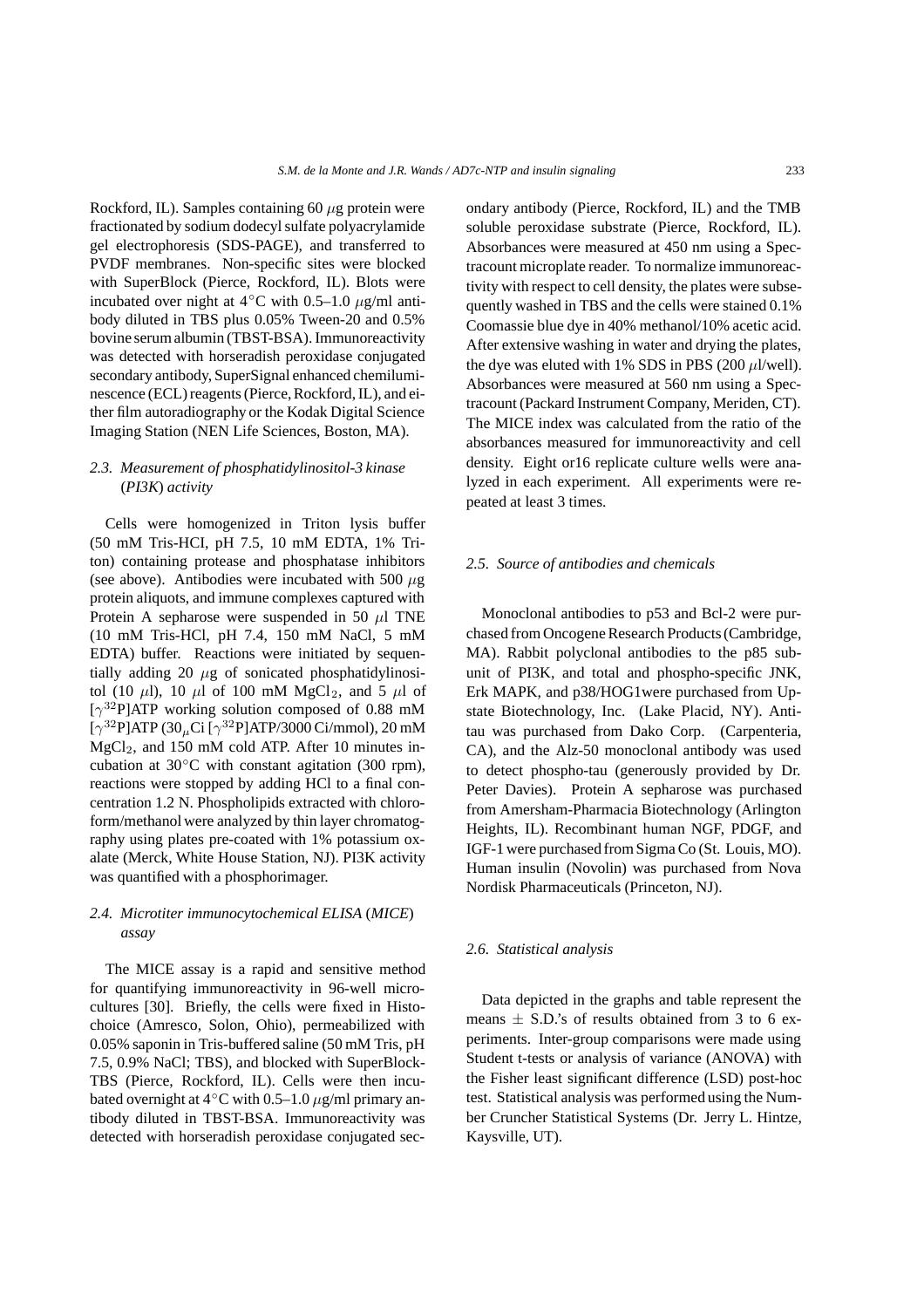

Fig. 1. IPTG induction of AD7c-NTP expression or CAT activity in PNET2 neuronal cells that were stably transfected with recombinant plasmid DNA in which gene expression was under the control of a LacZ promoter and induced with 1–5 mM IPTG. Six clones from each group (Lac A-Lac F-AD7c and Lac A-Lac F-CAT) were studied. (A) Western blot analysis demonstrating higher levels of NTP in cells transfected with the AD7c-NTP cDNA relative to control CAT-transfected cells. NTP immunoreactivity was detected with the N3I4 monoclonal antibody that was raised against the recombinant protein. Gene expression was induced with 3 mM IPTG. (B) Dose-dependent IPTG-induction of AD7c-NTP demonstrated using the Microtiter Immunocytochemical ELISA (MICE) assay. (C) Comparison of NTP and GAPDH expression in Lac B-AD7c cells that were treated with vehicle (solid black) or 3 mM IPTG (hatched). Immunoreactivity was measured using the MICE assay. The MICE index reflects levels of immunoreactivity corrected for cell density. (D) IPTG (3 mM)-induction of CAT activity in cells transfected with the CAT cDNA, and not in cells transfected with AD7c-NTP. The graphs in Panels B-d depict the mean  $\pm$  S.D. of immunoreactivity or CAT activity (\*  $P < 0.001$  by Student T-test).

#### **3. Results**

## *3.1. AD7c-NTP over-expression in transfected PNET2 cells*

The 6 AD7c-NTP- and 6 CAT-transfected clones selected for study exhibited tight regulation of gene expression (Fig. 1). After 24 hours of IPTG treatment (3 mM), cells transfected with the AD7c-NTP cDNA exhibited prominently increased levels of NTP expression, as demonstrated by Western blot analysis. In contrast, similarly treated CAT-transfected cells had low levels (endogenous) of NTP (Fig. 1A). Similar responses to IPTG were observed in all clones selected for study. Using the MICE assay, IPTG dosedependent increases in the levels of NTP were demon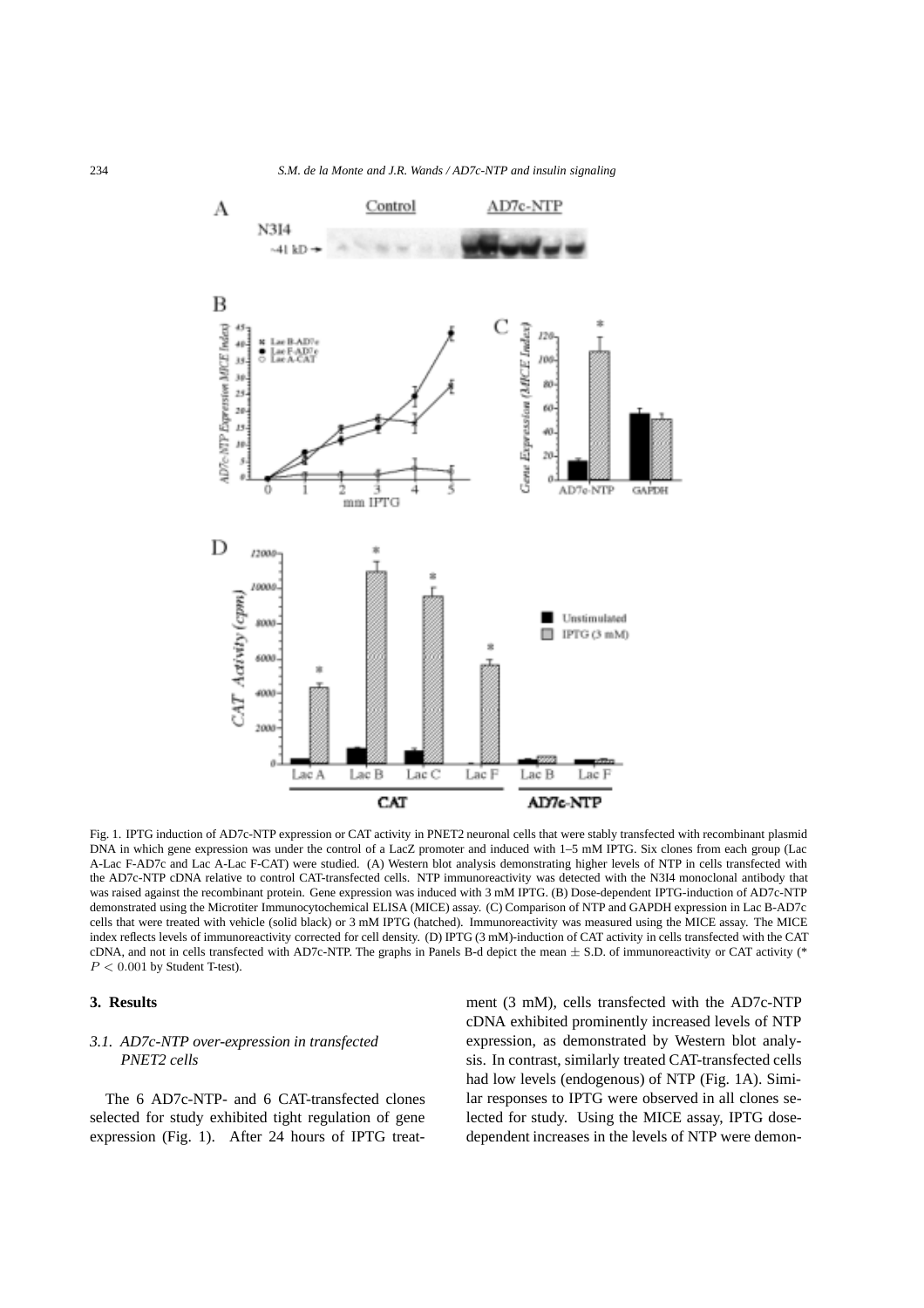strated in cells transfected with AD7c-NTP (Fig. 1B). In addition, studies showed that IPTG treatment selectively increased NTP expression, and had no effect on the levels of glyceraldehyde 3-phosphate dehydrogenase (GAPDH) in cells transfected with AD7c-NTP (Fig. 1C). IPTG treatment (3 mM) induced CAT activity in cells transfected with the CAT cDNA, but not in cells transfected with AD7c-NTP (Fig. 1D). The low levels of CAT activity or NTP immunoreactivity observed in the absence of IPTG stimulation indicates that the promoter regulating gene expression exhibited modest degrees of leakiness which, for the purposes of these experiments, did not interfere with the data interpretation.

## *3.2. Effects of specific growth factors on neuronal viability in relation to AD7c-NTP expression*

In previous studies, we obtained evidence that endogenous NTP expression and function may be regulated by growth factor stimulated signaling or agents that promote neuritic sprouting [26,31,32]. In the present studies, Western blot analysis demonstrated similar levels of NTP in AD7c-NTP-transfected PNET2 cells that were treated with 3 mM IPTG and stimulated with insulin, IGF-1, PDGF, or NGF (Fig. 2A), indicating that the levels of AD7c-NTP expression were regulated by IPTG activation of the LacZ promoter, and not by growth factor stimulation. Corresponding with the results shown in Fig. 1, in the absence of IPTG, the AD7c-NTP-transfected cells expressed relatively low levels of NTP, independent of growth factor stimulation. In these studies, growth factor modulation of endogenously expressed NTP was masked by the high levels of AD7c-NTP generated from the transgene.

Despite similar levels of AD7c-NTP expression, viability was significantly reduced in cultures that were stimulated with insulin or IGF-1 ( $P < 0.001$ ) relative to NGF- or PDGF-stimulated cultures (Fig. 2B). In contrast, cells induced to express the CAT gene remained viable independent of the growth factor employed (Fig. 2C). In the absence of IPTG, cells transfected with the AD7c-NTP or CAT cDNA exhibited similarly high levels of viability. The reduced cell densities observed in cultures that were induced to express AD7c-NTP and also stimulated with insulin or IGF-1 were not due to differences in DNA synthesis since proliferating cell nuclear antigen (PCNA) expression and [3H]-thymidine incorporation levels were comparable in control and AD7c-NTP-transfected cultures, as previously reported [1].



Fig. 2. Differential effects of growth factor stimulation on viability in cells induced to express AD7c-NTP. (A) Western blot analysis demonstrating similar levels of NTP expression in cultures stimulated with insulin (IN: 50 nM), IGF-1 (IGF: 25 nM), PDGF (PDGF: 25 ng/ml), or NGF (NGF: 5 ng/ml) and treated with 3 mM IPTG for 48 hours. Un-induced cultures (Neg/control) were simultaneously studied. (B, C) Crystal violet (CV) assays were used to measure viability in cultures that were induced to express AD7c-NTP (B) or CAT (C). Viability assays were performed with cells seeded into 96-well plates. CV absorbances were measured in a Spectracount. Asterisks indicate significant differences from un-induced controls as demonstrated by ANOVA ( $P < 0.05$ ).

#### *3.3. Effects of specific growth factors on neuronal morphology in relation to AD7c-NTP expression*

Cells induced to express the CAT gene, and uninduced AD7c-NTP- or CAT-transfected cells that were stimulated with insulin exhibited polygonal morphology with short cell processes and only scattered cell rounding (Fig. 3A). In contrast, the same cells stimulated with IGF-1, PDGF, or NGF, exhibited neurite out-growth with formation of interconnecting processes (Fig. 3B). Cells induced to express AD7c-NTP and stimulated with insulin exhibited marked retraction of neuritic processes, increased rounding, and re-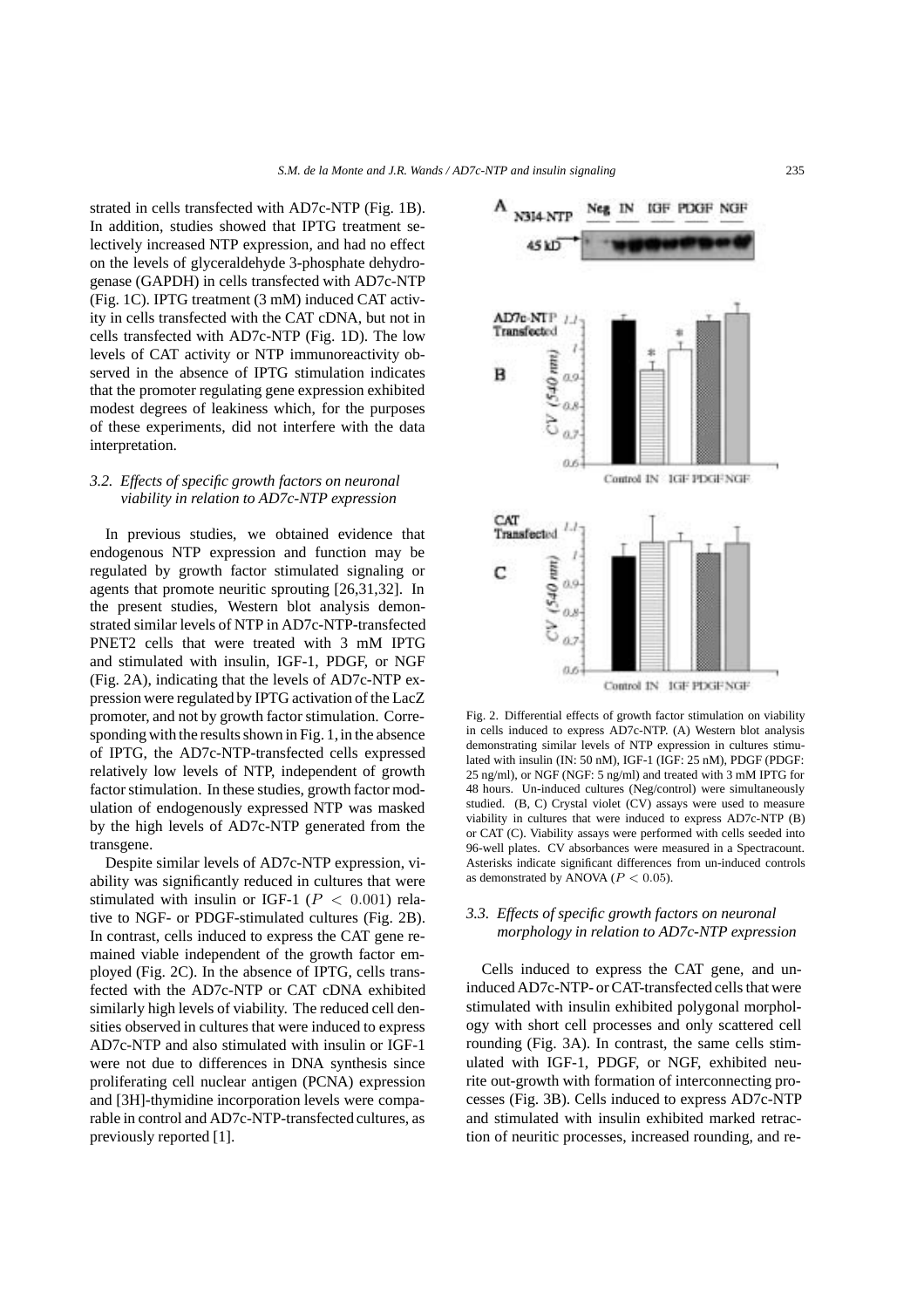

Fig. 3. Differential effects growth factor stimulation on cell morphology. PNET2 cells were induced to express CAT or AD7c-NTP (labeled NTP) by treatment with 3 mM IPTG for 24 or 48 hours, and simultaneously stimulated with insulin (IN: 50 nM), IGF-1 (IGF:25 nM), or NGF (NGF: 5 ng/ml). The cells were examined by phase contrast microscopy. (A) CAT-transfected cells stimulated with insulin for 48 hours. (B) CAT-transfected cells stimulated with IGF-1 for 48 hours. Arrows in Panels A and B show short neuritic processes. (C, D) AD7c-NTP-transfected cells stimulated with insulin for 24 (C) or 48 (D) hours. Arrows show prominent cell rounding (C) or apoptosis (D). (E) AD7c-NTP-transfected cells stimulated with IGF-1 for 48 hours. Note the dimorphic population of rounded cells (arrows) and neuritic process-bearing neuronal cells (double-headed arrows). (F) AD7c-NTP-transfected cells stimulated with NGF for 48 hours. Arrows indicate prominent neuritic processes. Similar effects of NGF stimulation were observed in CAT-transfected control cells (data not shown).

duced viability (floating and refractile) (Figs 3C–3D), while the same cells stimulated with NGF or PDGF remained flat and adherent, and developed long, prominent, branched and multi-polar, inter-connected neuritic processes (Fig. 3F). Cultures induced to express AD7c-NTP and stimulated with IGF-1 had two cell populations consisting of rounded, dying cells and sprouting cells (Fig. 3E), similar to the findings in a previous study in which the cells were stimulated with FCS [1], which contains IGF-1.

# *3.4. Analysis of pro-apoptosis and survival gene expression*

Previous studies demonstrated that apoptosis of AD7c-NTP-transfected neuronal cells was mediated by increased levels of p53 and CD95 (Fas-R) [7], and that survival of PNET2 cells was associated with high levels of Bcl-2 [15,16]. To determine if the cell death

associated with AD7c-NTP expression and insulin or IGF-1 stimulation was mediated by pro-apoptosis/antisurvival mechanisms, Western blot analysis (Fig. 4) and the MICE assay (Fig. 5) were used to measure p53 and Bcl-2 expression. The levels of p21/Waf-1 were also examined because p53 signals through p21 to promote apoptosis [33]. The studies demonstrated high levels of p53 and p21, and low levels of Bcl-2 in insulin- and IGF-1-stimulated cultures, and low levels of p53 and p21 with high levels of Bcl-2 in cultures stimulated with NGF (Figs 4 and 5) or PDGF (data not shown). As a negative control, the samples were evaluated for c-fos expression. Western blot analysis demonstrated similar levels of c-fos protein in all cultures, irrespective of growth factor stimulation (Fig. 4G). In contrast to the findings in AD7c-NTP-transfected cultures, in control cells that were induced to express CAT, the levels of p53 and p21/Waf1 were not increased, and Bcl-2 was not reduced by insulin or IGF-1 stimulation (Figs 6A–6C).

# *3.5. Growth Factor Modulation of Phospho-tau in Neuronal Cells Expressing AD7c-NTP*

In AD, AD7c-NTP immunoreactivity co-localizes with phospho-tau [6], and in a previous report, we demonstrated increased levels of phospho-tau in neuronal cells that over-expressed AD7c-NTP [7]. Therefore, it was of interest to determine if phospho-tau accumulation was modulated by growth factor stimulation. Western blot analysis and MICE assay studies demonstrated significantly increased levels of phosphotau in the insulin and IGF-1-stimulated, AD7c-NTPexpressing cells, and relatively low levels of phosphotau in parallel cultures stimulated with NGF (Figs 4D and 5E) or PDGF (data not shown). Although tau protein levels were slightly higher in insulin- and IGF-1 stimulated relative to NGF-stimulated cells (Fig. 4H), the differences with respect to phospho-tau were substantially greater (see Figs 4D, 5E, and 5F) than could be explained on the basis of the small difference in tau protein expression. In cells induced to express the CAT gene, insulin and IGF-1 stimulation also resulted in increased levels of phospho-tau, but the responses were modest compared with those observed in AD7c-NTPtransfected cells (Fig. 6D). In the CAT-transfected control cells, c-fos and tau protein levels were similar in insulin, IGF-1, and NGF-stimulated cultures (Figs 6G and 6H).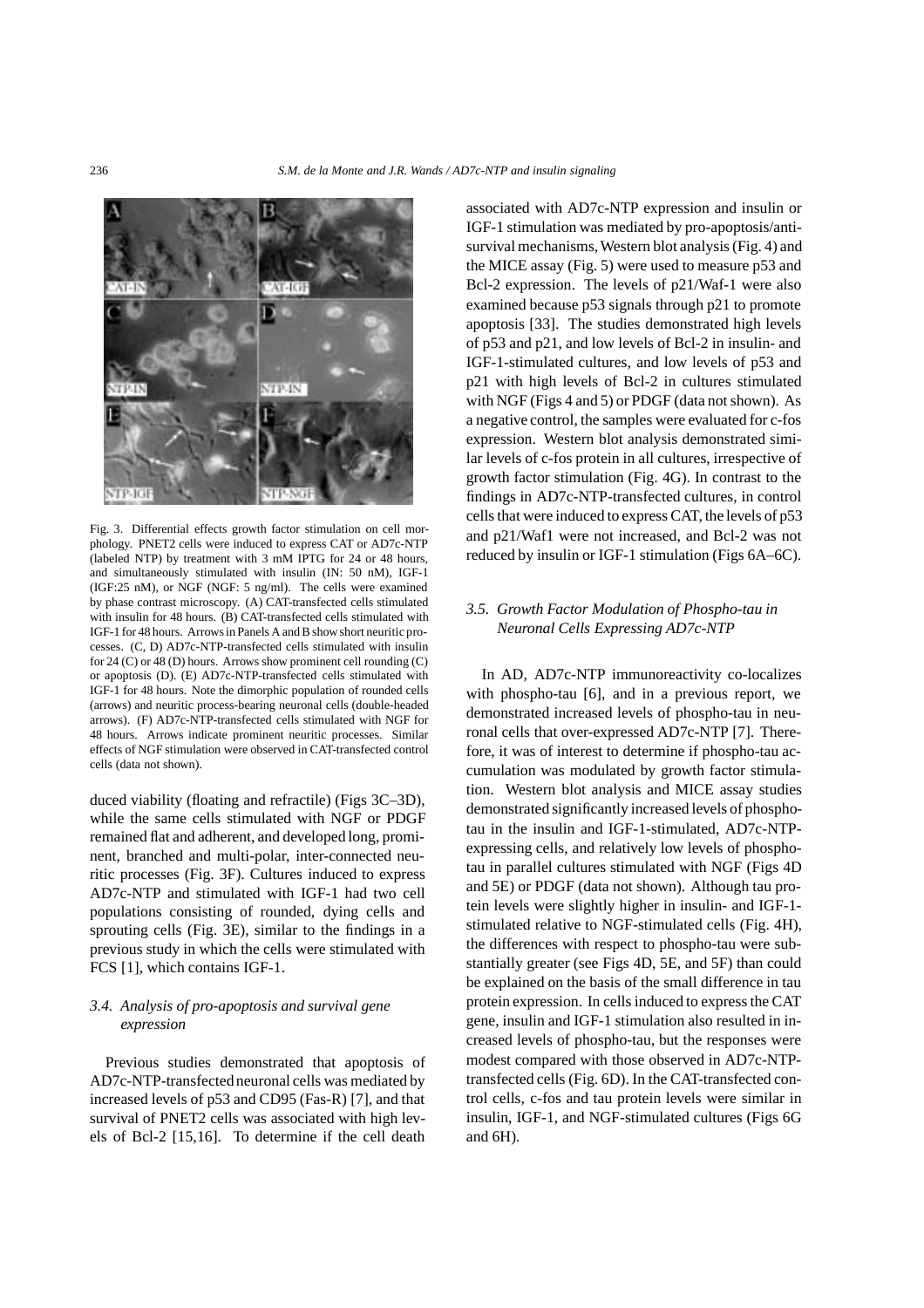#### *S.M. de la Monte and J.R. Wands / AD7c-NTP and insulin signaling* 237



Fig. 4. Differential effects of growth factor stimulation on (A) p53, (B) Bcl-2, (C) p21/Waf-1, (D) phospho (p)-tau, (E) pJNK, (F) pErk MAPK (pErk), (G) c-fos, and (H) tau protein levels in cells induced to express AD7c-NTP by treatment with 3 mM IPTG for 24 hours. Cell homogenates were subjected to Western blot analysis with equivalent protein loading in all lanes. Activated (phospho) Erk and JNK were detected with phospho-specific antibodies. Positions of molecular weight standards are shown at the left in panels A-D, G, H. Note the unchanging levels of c-fos in relation to growth factor stimulation (Panel G). In Panels E and F, the two isoforms of pJNK and pErk are marked with arrowheads. Additional studies revealed absent modulation of total Erk, total JNK, activated p38 MAPK, and total p38 MAPK protein with growth factor stimulation and IPTG-induction of AD7c-NTP (data not shown).

# *3.6. Analysis of growth factor stimulated phospho-Erk MAPK and phospho-JNK expression*

The potential mechanisms by which the differential effects of insulin, IGF-1, NGF and PDGF occur were explored by examining signal transduction pathways that were previously demonstrated to mediate PNET2 neuronal survival and neuritic sprouting [15,16,26,34]. Apoptosis of neuronal cells can be mediated by activation of JNK (increased levels of phospho-JNK) [11, 15,16,24] or inhibition of PI3 kinase signaling [13,15, 16,18,19,34], whereas neuritic sprouting is associated with increased signaling through Erk MAPK or PI3 kinase [26,34–38]. In cells induced to express AD7c-NTP, stimulation with insulin was associated with high levels of phospho-JNK and low levels of phospho-Erk MAPK, while IGF-1 stimulation was associated with high levels of both phospho-JNK and phospho-Erk MAPK, and NGF or PDGF stimulation was associated with low levels of phospho-JNK and high levels of phospho-Erk MAPK (Figs 4E–4F). In contrast, total

Erk, total JNK, phospho-p38/HOG, and total p38 protein levels were not modulated by growth factor stimulation (data not shown). Cells induced to express CAT had similar levels of phospho-JNK and phospho-Erk MAPK, irrespective of the type of growth factor stimulation (Figs 6E–6F).

# *3.7. No effect of AD7c-NTP on growth factor stimulated PI3 kinase*

PI3 kinase is an important mediator of neuronal survival [13,18,21]. PI3 kinase promotes survival by activating Akt (protein kinase B) and inhibiting both glycogen synthase kinase 3 (GSK-3) and BAD [13,18,21, 38,39]. Since previous studies demonstrated PNET2 survival mediated by growth factor activation of PI3 kinase [15,16,40], it was important to determine if the adverse effects of AD7c-NTP on insulin-stimulated neuronal survival were mediated by inhibition of PI3 kinase.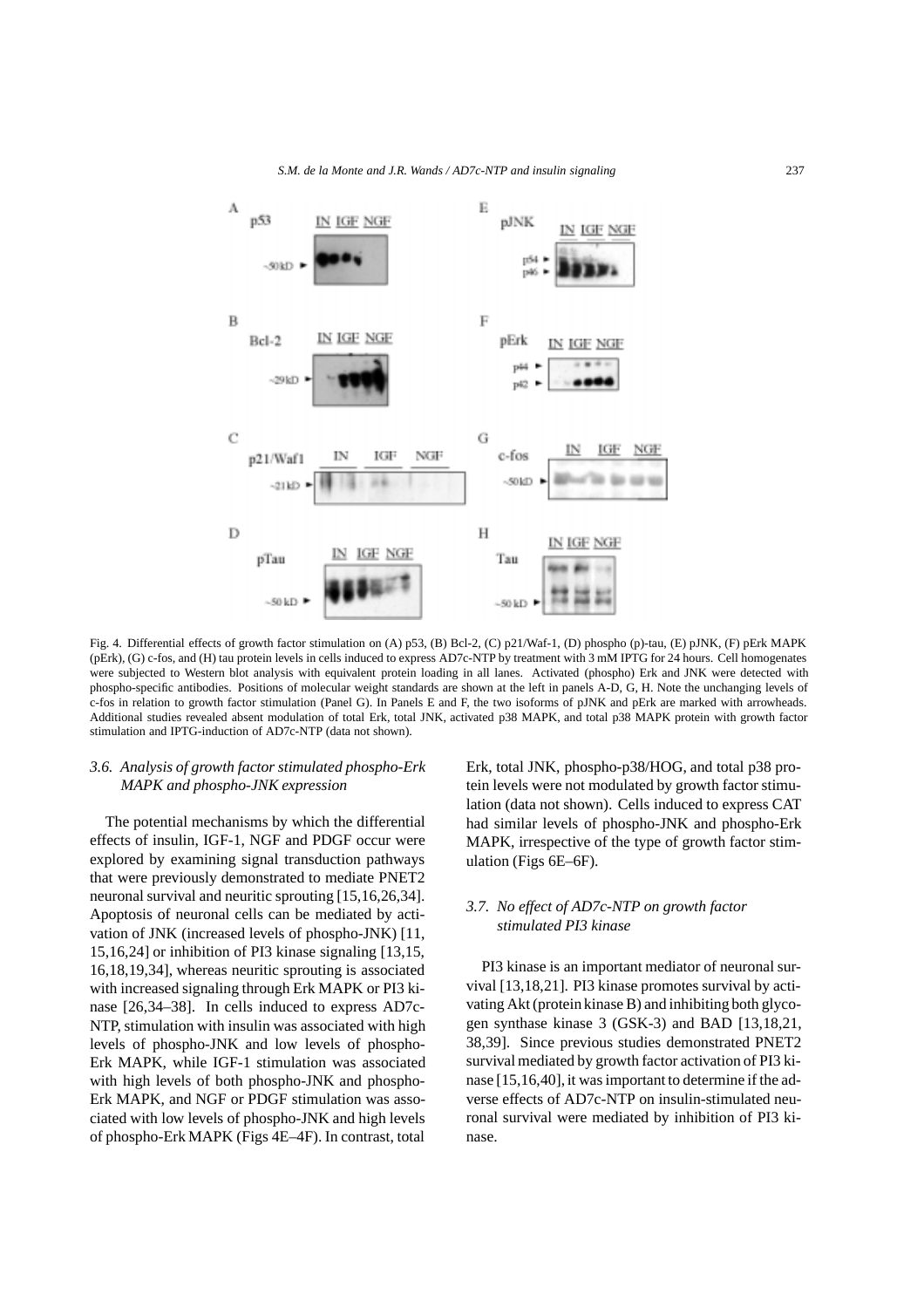

Fig. 5. Microtiter immunocytochemical ELISA (MICE) assays demonstrating differential effects of growth factor stimulation on (A) NTP (B) Bcl-2, (C) p53, (D) p21/Waf-1, (E) pTau, and (F) Tau protein levels. The cells treated with 3 mM IPTG to induce AD7c-NTP expression, and stimulated with insulin (IN; 50 nM), IGF-1 (IGF; 25 nM), or NGF (NGF; 5 ng/ml) for 24 hours. As controls, CAT-transfected cells that were stimulated with insulin and treated with 3 mM IPTG, and AD7c-NTP-transfected cells that were stimulated with insulin and treated with vehicle (Neg) were simultaneously studied. Immunoreactivity was detected using the MICE assay and 16 replicate cultures were used in the data analysis. Inter-group comparisons were made using ANOVA with Fisher's Least Significant Difference post-hoc test (\**P <* 0*.*001 relative to the corresponding negative control values).

Insulin and IGF-1 activate PI3 kinase by transmitting signals through insulin-receptor substrate (IRS) molecules [41–43], of which there are at least four known subtypes. Our studies were focused on IRS-1-transmitted signals because previous studies demonstrated IRS-1 expression in PNET2 cells [26,34]. Binding of tyrosyl phosphorylated (PY) IRS-1 to p85 activates PI3 kinase signaling [44]. The degree to which PY-IRS-1 associates with p85 correlates with the levels of IRS-1-associated PI3 kinase activity. Therefore, we assessed p85 interactions with PY-IRS-1 by Western blot analysis of IRS-1 immunoprecipitates. In addition, we measured total PI3 kinase activity in p85 immunoprecipitates since IRS-1-independent signaling also occurs, and PDGF and NGF activate PI3 kinase via IRS-independent mechanisms.

Un-stimulated cells had no detectable p85 binding to PY-IRS-1 or other tyrosyl phosphorylated signaling molecules, and correspondingly no detectable PI3 kinase activity. Insulin stimulated both IRS-1-associated and total PI3 kinase activities, and correspondingly increased the binding of p85 to PY-IRS-1 and other PYassociated signaling molecules (Fig. 7). As expected, PDGF stimulated total PI3 kinase activity and p85 binding to PY-associated signaling molecules, but had minimal effect on IRS-1-associated PI3 kinase since its actions are not mediated through IRS-1. The insulinand PDGF-activated PI3 kinase activity remained detectable for 48 hours (Figs 7B and 7D), during which time cell loss was occurring. Cells transfected with the CAT gene exhibited similar patterns and degrees of PI3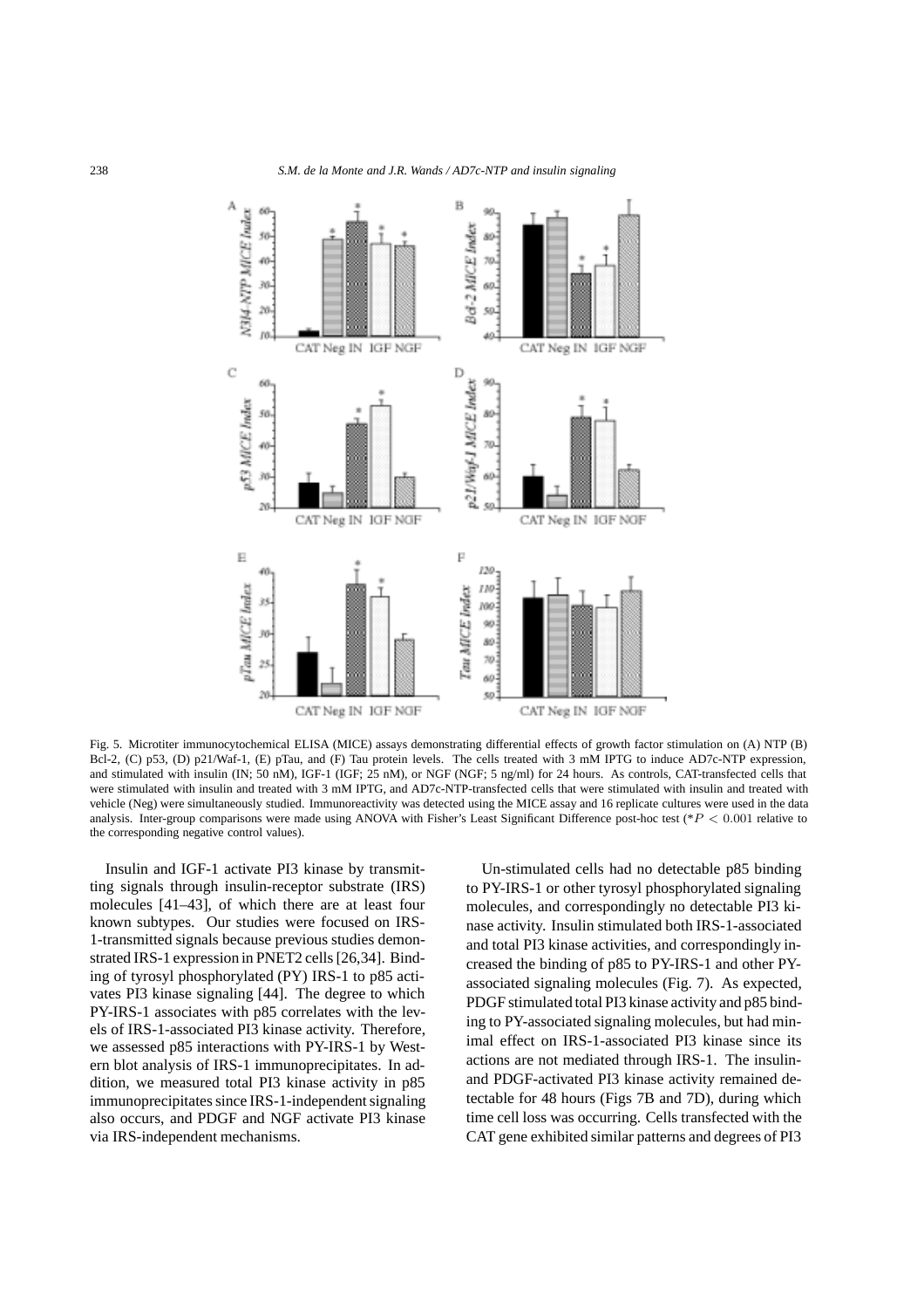#### *S.M. de la Monte and J.R. Wands / AD7c-NTP and insulin signaling* 239



Fig. 6. Minimal growth factor modulation of (A) p53, (B), Bcl-2, (C) p21/Waf1, (D) pTau, (E) pJNK, (F) pErk, (G) c-fos and (H) Tau protein in cells induced to express CAT (3 mM IPTG) and stimulated with insulin (IN; 50 nM), IGF-1 (IGF; 25 nM), or NGF (NGF; 5 ng/ml) for 24 hours. Cell homogenates were subjected to Western blot analysis with equivalent amounts of protein loaded into each lane. Activated (phospho) Erk and JNK were detected with phospho-specific antibodies. Positions of molecular weight standards are shown at the left in Panels A-C and F. In Panels E and F, the two isoforms of pJNK and pErk MAPK detected are marked with arrowheads.

kinase activation in response to insulin and PDGF stimulation (data not shown), indicating that growth factor activation of the PI3 kinase survival pathway was intact in cells induced to express AD7c-NTP.

#### **4. Discussion**

The AD7c-NTP gene is over-expressed in brains with early to intermediate stages of AD [1,45,46]. AD7c-NTP immunoreactivity co-localizes with phospho-tau immunoreactive neuronal cytoskeletal lesions [6], and increased levels of AD7c-NTP and phospho-tau in CSF correlate with severity of dementia in AD [1,47]. To investigate the functional role of AD7c-NTP in relation to neuronal death, we established an inducible system in human CNS-derived PNET2 cells in which gene expression was regulated by IPTG. Using this model, we previously showed that AD7c-NTP over-expression causes neuronal death mediated by apoptosis and mitochondrial dysfunction [7]. The present study was designed to examine a novel mechanism by which AD7c-



Fig. 7. Intact growth factor activation of phosphoinositol-3-kinase (PI3K) activity in PNET2 neuronal cells induced to express AD7c-NTP and stimulated with insulin (50 nM) or PDGF (25 ng/ml) for 0–30 minutes, and 0, 24, or 48 hours. (A) PI3K activity was measured in insulin receptor substrate, type 1 (IRS-1) immunoprecipitates. (B) Immunoprecipitation followed by Western blot analysis was used to assess interactions between the p85 subunit of PI3K and phosphotyrosine (PY) as a measure of total PI3K activity. (C and D) Total PI3K activity was measured in anti-PY immunoprecipitates after (C) short-term and (D) long-term growth factor stimulation to confirm results obtained by immunoprecipitation/Western blot analysis.

NTP may impair neuronal viability. The experiments were focused on the potential role of aberrant neuronal responses to growth factor stimulation, particularly insulin and IGF-1, because AD7c-NTP is predicted to have an insulin/IGF-1 chimeric receptor domain that may have functional significance [1].

The present study shows that AD7c-NTP-induced neuronal cell death occurs in the context of insulin and IGF-1 stimulation, but not with other growth factors. This suggests that over-expression of AD7c-NTP may interfere with insulin and IGF-1 stimulated survival mechanisms in CNS neurons. To explore this hypothesis, we examined the expression of pro-apoptosis and survival genes and signaling molecules in cells that were induced to express AD7c-NTP and stimulated with different growth factors. We observed that with in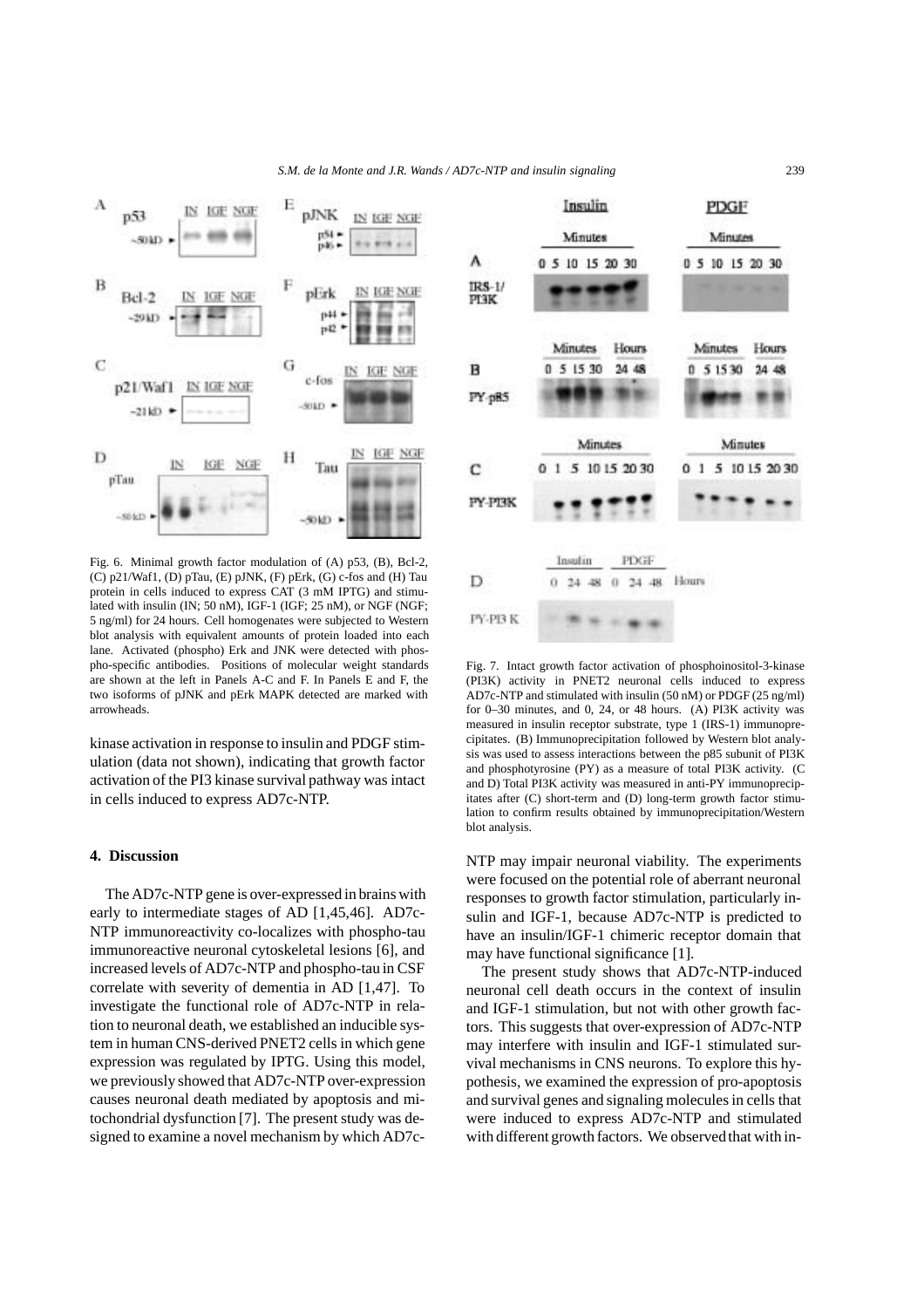sulin or IGF-1, and not NGF or PDGF stimulation, the levels of pro-apoptosis gene products (p53, p21/Waf-1) were increased while survival molecules (Bcl-2) were reduced, whereas non-relevant gene products, e.g. cfos were not modulated by growth factor stimulation. These effects were not associated with inhibition of growth factor-stimulated PI3 kinase activity, which has a major role in mediating survival in many cell types,including neurons. Instead, AD7c-NTP over-expression in insulin and IGF-1-stimulated cells was associated with increased levels of phospho-JNK and phospho*tau*, and reduced levels of phospho-Erk MAPK, effects that mimic neuronal responses to oxidative injury [16, 22]. These results suggest that the findings in our previous study in which AD7c-NTP over-expression was demonstrated to increase oxidative stress and inhibit neuronal survival [7] were likely mediated by impaired neuronal responses to the IGF-1 present in FCS.

The present studies demonstrate that the adverse effects of AD7c-NTP expression may be linked to impaired survival signaling mediated by increased levels of activated stress kinase (phospho-JNK) and inhibition of growth factor signaling through Erk MAPK. How these effects occur is still unknown, but an important clue may reside in the co-accumulation of phospho-*tau*. Under physiological condition, *tau* can be phosphorylated in response to insulin or IGF-1 stimulation [48]. However, pathological states that result in increased oxidative stress and attendant activation of stress kinases  $[16,49-51]$  or GSK-3 $\beta$  [52,53] can also promote *tau* phosphorylation, in which case, the cellular accumulation of phospho-*tau* may be sufficient to cause neuronal death [49]. In this regard, the cell loss that occurs with neurodegeneration, including AD, appears to be mediated in part by this type of mechanism [16, 50,51,54–58]. One potential explanation for the findings herein is that insulin and IGF-1 played critical roles in initiating *tau* phosphorylation, and AD7c-NTPmediated impairment of mitochondrial function caused oxidative stress which then lead to the activation of stress kinases and further phosphorylation of *tau*, followed by its polymerization and cellular accumulation. In addition, recent studies demonstrating physical interactions between NTP and microtubule-associated proteins, including *tau*, provide an additional mechanism by which AD7c-NTP over-expression could contribute to phospho-*tau* accumulation in neurons [32]. Both of these scenarios could account for the co-accumulation of NTP and phospho-*tau* that occurs in brains with AD [6]. Moreover, one would predict that CNS neurons with abundant insulin or IGF-1 receptors might be more susceptible to the adverse effects of AD7c-NTP.

In the present study, we observed very prominent neuritic sprouting in cells that were induced to express AD7c-NTP and stimulated with IGF-1, NGF, or PDGF. Although control cells also exhibited neurite outgrowth, the responses appeared to be less elaborate, as was manifested by the presence of mainly short, unbranched processes compared with the relatively wellarborized neuritic processes in AD7c-NTP-transfected cells. Neuritic sprouting is positively regulated by signaling through MAP kinases [24,35–37,59], and correspondingly, the AD7c-NTP transfected cells that were stimulated with IGF-1, NGF, or PDGF had high levels of activated Erk MAPK. In contrast, the insulinstimulated cells had relatively low levels of activated Erk MAPK, and correspondingly, they exhibited extensive cell rounding and neurite retraction. Insulin, IGF-1, NGF, and PDGF can support growth and promote neuritic sprouting (as observed herein), but with AD7c-NTP over-expression, the insulin-stimulated signaling mechanisms that promote neurite outgrowth were found to be impaired. Since neuritic growth is required for synaptic plasticity, the finding that AD7c-NTP inhibits this function in insulin-responsive CNS neuronal cells implies an additional mechanism by which AD7c-NTP may contribute to dementia in AD. Altogether, the results suggest that AD7c-NTP over-expression produces a state of relative insulin resistance in that insulinstimulated survival and neuritic growth mechanisms are impaired. From the standpoint of therapeutic intervention, it may prove beneficial to restore insulin signaling mechanisms in neuronal cells that over-express AD7c-NTP by treatment with insulin sensitizer drugs [60]. Alternatively, since the NGF- and PDGF-stimulated cultures remained viable and exhibited prominent neuritic sprouting, exogenous supply of neurotrophic factors that function through insulin-independent pathways may prove to be effective for abrogating the adverse effects of AD7c-NTP in patients with early AD.

#### **Acknowledgements**

Supported by Grants AA12458, AA02666, and AA11931 from the National Institute of Alcoholism and Alcohol Abuse, and COBRE Award P20RR15578 from the National Institutes of Health. The authors are also supported by Nymox Pharmaceutical Corporation.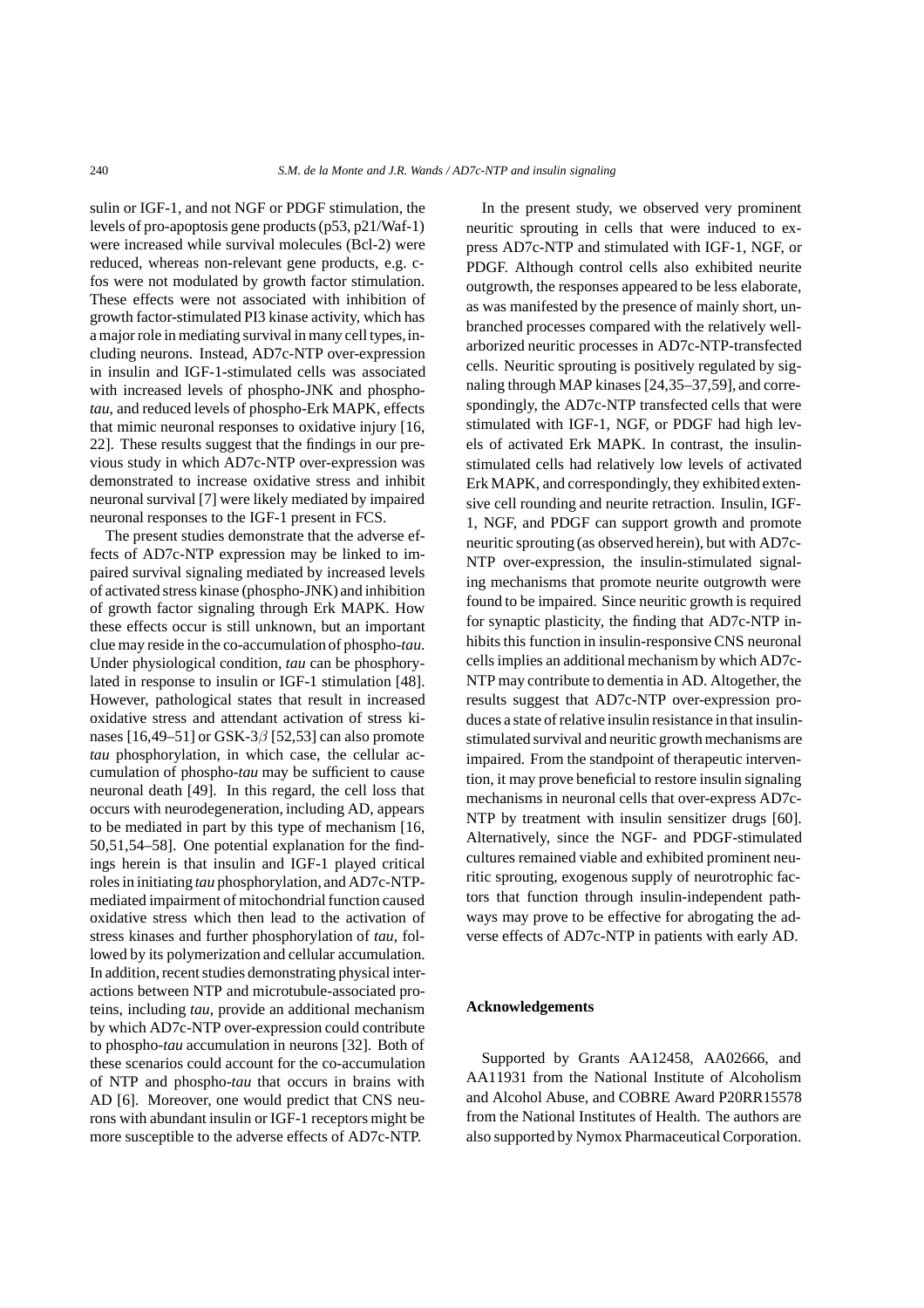#### **References**

- [1] S.M. de la Monte, K. Ghanbari, W.H. Frey, I. Beheshti, P. Averback, S.L. Hauser, H.A. Ghanbari and J.R. Wands, Characterization of the AD7c-NTP cDNA expression in Alzheimer's disease and measurement of the 41-kD protein in cerebrospinal fluid, *J Clin Invest* **100** (1997), 1–12.
- [2] S.M. de la Monte, H. Ghanbari, K. Ghanbari, P. Averbach and J.R. Wands, AD7c-NTP biomarker for Alzheimer's disease, *Alz Reports* **2** (1999), 327–332.
- [3] H. Ghanbari, K. Ghanbari, I. Beheshti, M. Munzar, A. Vasauskas and P. Averback, Biochemical assay for AD7C-NTP in urine as an Alzheimer's disease marker, *J Clin Lab Anal* **12** (1998), 285–288.
- [4] J. Fitzpatrick, M. Munzar, M. Fochi, R. Bibiano and P. Averback, 7c Gold urinary assay of neural thread protein in Alzheimer's disease, *Alz Reports* **3** (2000), 155–159.
- [5] K. Imahori and T. Uchida, Physiology and pathology of tau protein kinases in relation to Alzheimer's disease, *J Biochem* (*Tokyo*) **121** (1997), 179–188.
- [6] S.M. de la Monte, R.I. Carlson, N.V. Brown and J.R. Wands, Profiles of neuronal thread protein expression in Alzheimer's disease, *J Neuropathol Exp Neurol* **55** (1996), 1038–1050.
- [7] S.M. de la Monte and J.R. Wands, Alzheimer-associated neuronal thread protein induced apoptosis and impaired mitochondrial function in human central nervous system-derived neuronal cells, *J Neuropathol Exp Neurol* **60** (2001), 195–207.
- [8] H. Okazawa, J. Shimizu, M. Kamei, I. Imafuku, H. Hamada and I. Kanazawa, Bcl-2 inhibits retinoic acid-induced apoptosis during the neural differentiation of embryonal stem cells, *J Cell Biol* **132** (1996), 955–968.
- [9] H. Xiang, Y. Kinoshita, C.M. Knudson, S.J. Korsmeyer, P.A. Schwartzkroin and R.S. Morrison, Bax involvement in p53 mediated neuronal cell death, *J Neurosci* **18** (1998), 1363– 1373.
- [10] R. Yao and G.M. Cooper, Requirement for phosphatidylinositol-3 kinase in the prevention of apoptosis by nerve growth factor, *Science* **267** (1998), 2003–2006.
- [11] Y. Luo, H. Umegaki, X. Wang, R. Abe and G.S. Roth, Dopamine induces apoptosis through an oxidation-involved SAPK/JNK activation pathway, *J Biol Chem* **273** (1998), 3756–3764.
- [12] A. Watson, A. Eilers, D. Lallemand, J. Kyriakis, L.L. Rubin and J. Ham, Phosphorylation of c-Jun is necessary for apoptosis induced by survival signal withdrawal in cerebellar granule neurons, *J Neurosci* **18** (1998), 751–762.
- [13] E.M. Eves, W. Xiong, A. Bellacosa, S.G. Kennedy, P.N. Tsichlis, M.R. Rosner and N. Hay, Akt, a target of phosphatidylinositol 3-kinase, inhibits apoptosis in a differentiating neuronal cell line, *Mol Cell Biol* **18** (1998), 2143–2152.
- [14] F.X. Zhang, R. Rubin and T.A. Rooney, Ethanol induces apoptosis in cerebellar granule neurons by inhibiting insulin-like growth factor 1 signaling, *J Neurochem* **71** (1998), 196–204.
- [15] S.M. de la Monte, N. Ganju, K. Banerjee, N.V. Brown, T. Luong and J.R. Wands, Partial rescue of ethanol-induced neuronal apoptosis by growth factor activation of phosphoinositol-3-kinase, *Alcohol Clin Exp Res* **24** (2000), 716–726.
- [16] S.M. de la Monte, N. Ganju, N. Feroz, T. Luong, K. Banerjee, J. Cannon and J.R. Wands, Oxygen free radical injury is sufficient to cause some Alzheimer-type molecular abnormalities in human CNS neuronal cells, *J Alz Dis* **2** (2000), 1–21.
- [17] O. Eizenberg, E.A. Faber, E. Gottlieb, M. Oren, V. Rotter and M. Schwartz, p53 plays a regulatory role in differentiation and

apoptosis of central nervous system-associated cells, *Mol Cell Biol* **16** (1996), 5178–5185.

- [18] H. Dudek, S.R. Datta, T.F. Franke, M.J. Birnbaum, R. Yao, G.M. Cooper, R.A. Segal, D.R. Kaplan and M.E. Greenberg, Regulation of neuronal survival by the serine-threonine protein kinase Akt, *Science* **275** (1997), 661–665.
- [19] T.F. Franke, D.R. Kaplan and L.C. Cantley, PI3K: downstream AKTion blocks apoptosis, *Cell* **88** (1997), 435–437.
- [20] G. Kulik, A. Klippel and M.J. Weber, Antiapoptotic signalling by the insulin-like growth factor I receptor, phosphatidylinositol 3-kinase, and Akt, *Mol Cell Biol* **17** (1997), 1595–1606.
- [21] K.L. Philpott, M.J. McCarthy, A. Klippel and L.L. Rubin, Activated phosphatidylinositol 3-kinase and Akt kinase promote survival of superior cervical neurons, *J Cell Biol* **139** (1997), 809–815.
- [22] S.M. de la Monte, T.R. Neely, J. Cannon and J.R. Wands, Oxidative stress and hypoxia-like injury cause Alzheimer-type molecular abnormalities in CNS neurons, *QCMLS, Cell Mol Life Sci* **57** (2000), 1–13.
- [23] S.M. de la Monte and J.R. Wands, Mitochondrial DNA damage and impaired mitochondrial function contribute to apoptosis of insulin-stimulated ethanol-exposed neuronal cells, *Alcohol Clin Exp Res* **25** (2001), 898–906.
- [24] Z. Xia, M. Dickens, J. Raingeaud, R.J. Davis and M.E. Greenberg, Opposing effects of ERK and JNK-p38 MAP kinases on apoptosis, *Science* **270** (1995), 1326–1331.
- [25] I. The, A.E. Murthy, G.E. Hannigan, L.B. Jacoby, A.G. Menon, J.F. Gusella and A. Bernards, Neurofibromatosis type 1 gene mutations in neuroblastoma, *Nat Genet* **3** (1993), 2633– 2642.
- [26] Y.Y. Xu, K. Bhavani, J.R. Wands and S.M. de la Monte, Insulin-induced differentiation and modulation of neuronal thread protein expression in primitive neuroectodermal tumor cells is linked to phosphorylation of insulin receptor substrate-1, *J Mol Neurosci* **6** (1995), 91–108.
- [27] Y.Y. Xu, J.R. Wands and S.M. de la Monte, Characterization of thread proteins expressed in neuroectodermal tumors, *Cancer Res* **53** (1993), 3823–3829.
- [28] M.V. Clement and I. Stamenkovic, Superoxide anion is a natural inhibitor of FAS-mediated cell death, *Embo J* **15** (1996), 216–225.
- [29] F.M. Ausubel, R. Brent, R.E. Kingston, D.D. Moore, J.G. Seidman, J.A. Smith and K. Struhl, *Current Protocols in Molecular Biology*, John Wiley & Sons New York, 2002.
- [30] S.M. de la Monte, N. Ganju and J.R. Wands, Microtiter Immunocytochemical ELISA Assay: A Novel and Highly Sensitive Method of Quantifying Immunoreactivity, *Biotecniques* **26** (1999), 1073–1076.
- [31] S.M. de la Monte, Y.Y. Xu and J.R. Wands, Modulation of neuronal thread protein expression with neuritic sprouting: relevance to Alzheimer's disease, *J Neurol Sci* **138** (1996), 26–35.
- [32] S.M. de la Monte, G.J. Chen, E. Rivera and J.R. Wands, Neuronal thread protein regulation and interaction with microtubule-associated proteins in SH-Sy5y neuronal cells, *Cell Mol Life Sci* **60** (2003), 2679–2691.
- [33] G. Chen, J. Shu and D.W. Stacey, Oncogenic transformation potentiates apoptosis, S-phase arrest and stress-kinase activation by etoposide, *Oncogene* **15** (1997), 1643–1651.
- [34] Y.Y. Xu, K. Bhavani, J.R. Wands and S.M. de la Monte, Ethanol inhibits insulin receptor substrate-1 tyrosine phosphorylation and insulin-stimulated neuronal thread protein gene expression, *Biochem J* (1995), 125–132.